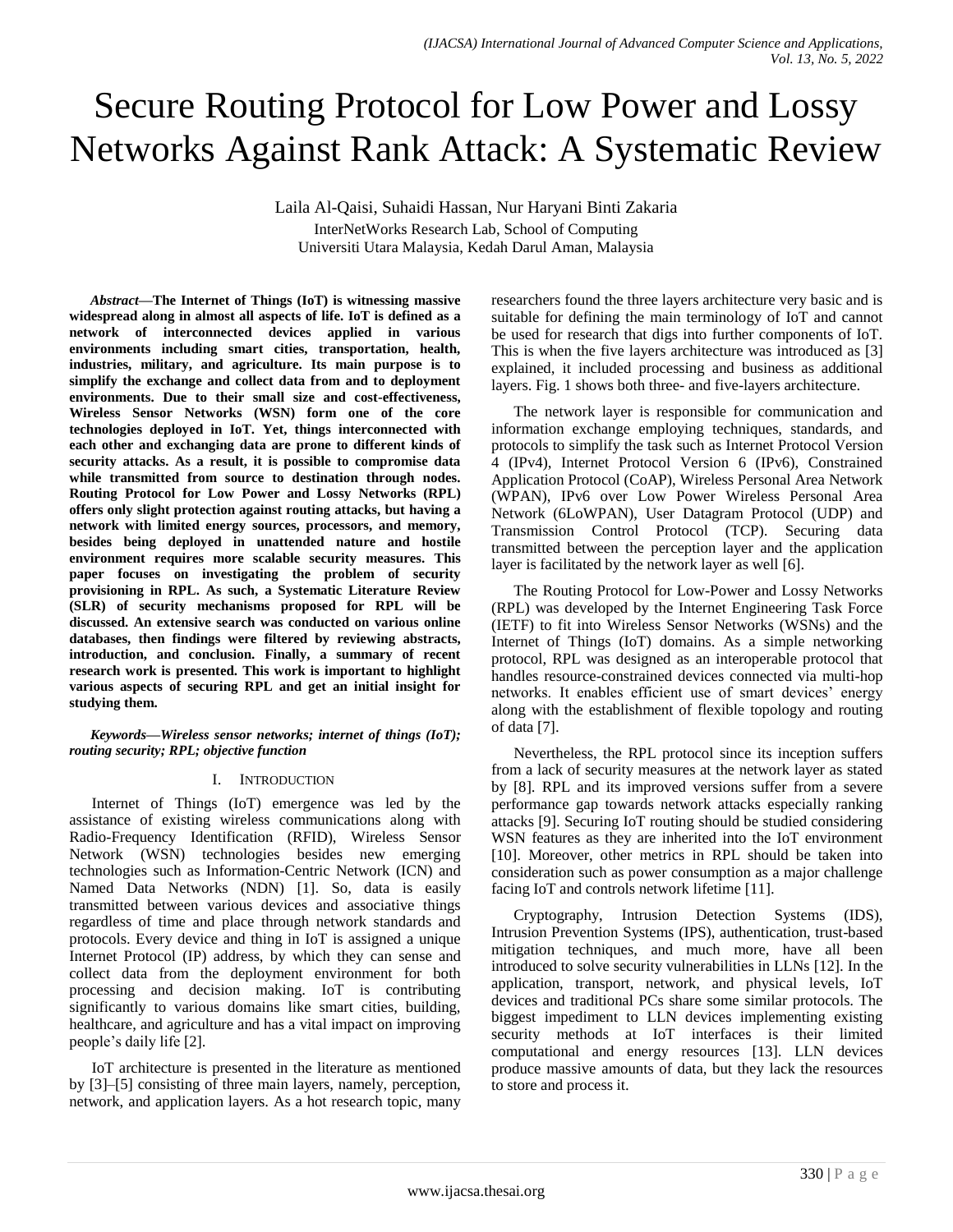

Fig. 1. IoT Architectures [3].

Since in IoT, RPL plays a vital and broad role in service providing, it's a clear target for attackers and a crucial candidate for defense as well. To overcome security issues and challenges in RPL routing, further research is required as per [14], and how intrusions on RPL can be detected is one facet of defense that must now be examined. As a result, this forms a starting point to investigate, propose, and implement mitigation mechanisms for network layer attacks [15].

The main goal of this study is to show the impact that rank attacks (RA) can have on RPL networks. Also, to study and compare the available research that support RPL security and counter the effect of these attacks in terms of the security techniques utilized and their performance. To point up the flaws in the available solutions suggested by existing studies. To suggest some potential methods to address the existing flaws and increase RPL security in IoT networks by limiting the effects of RA. Also, discuss some open challenges in this study area that require more attention.

This paper presents an SLR of security mechanisms proposed for RPL RA specifically being one of the most destructive attacks targeting RPL topology. Starting with RPL in-depth explanation. Followed by a discussion on RPL attacks along with a suitable taxonomy. A focus on rank attacks is presented afterward. Finally, a summary of the selected studies is presented. The remainder of this paper is organized as follows: Section 2 defines and explains preliminaries. Then, Section 3 identifies and explains the following SLR methodology. Section 4 discusses the results found thoroughly. Finally, Section 5 summarizes selected research papers and therefore compares the approaches used by the researchers.

# II. PRELIMINARIES

# *A. Routing Protocol for Low-Power and Lossy Networks (RPL)*

Since Low-Power and Lossy Networks (LLN) consist of highly constrained devices in terms of memory, processing capabilities, and energy resources, RPL was designed as an IPV6 distance vector protocol to support communication among LLN devices such IoT. It was mentioned by [16] and [17] that such networks suffer from low data and packet delivery rates along with lossy connection which RPL was designed to be flexible enough for network conditions'

adaptation and provide suitable alternative routes when default ones are not available for any reason at any time.

RPL can be defined as a proactive routing protocol that relies on the distance between nodes and sink node to form a topology. The following explanation of the RPL hierarchy is based on [18]–[21]:

*1) Hierarchy*: Using the distance vector procedure RPL exploits Directed Acyclic Graphs (DAG) mechanism to construct a structure tree or DODAG (Destination Oriented Directed acyclic graph) that controls available nodes' connections with each other. This will enable multi-hop communication via the closest nodes.

RPL methods for establishing connections include point-topoint (P2P), point-to-multipoint (P2MP), and multipoint-tomultipoint (MP2P) communications. While types of nodes for constructing topology are, the source that are responsible nodes for gathering information, leaf nodes that do not perform any task and sink nodes which are the most significant with capabilities of energy and processing to compile whole network information. Hence, two major terms are required here, Control Messages (CM) by which connections are initiated and maintained along with topology formation, and Objective Functions (OF) for routing decision making through the network.

Four types of CM are used to exchange information between nodes in RPL:

- DODAG Information Solicitation (DIS): it is used to request passing the DIO to network neighbors.
- DODAG Information Object (DIO): Stores pertinent information needed to build upward DODAGs route such as RPLInstanceID, configuration parameters, candidate parent information, DODAG maintenance, and more.
- Destination Advertisement Object (DAO): sends information to register every node visited on the downward route.
- Destination Advertisement Object Acknowledgement (DAO-ACK): confirms safe receipt of sent DAO message to the sender node.

*2) Objective function (OF)*: OF was described as the basic element that is handling several vital definitions;(1) computing link cost, (2) parent node selection (when, who, and how many candidates), and (3) computing rank cost, fourth: advertising path cost. There are two defaults OF with RPL, MRHOF (Minimum Rank with Hysteresis Objective Function) and OF0 (Objective Function Zero), and the following are their definitions as per [22]–[24]:

 OF0: This OF adds a specifically predefined value to the previous rank. It takes hop count as a routing metric and selects the best parent node from available candidates based on that. While building the DODAG, nodes should consider hop count to get the shortest path for reaching the grounded root. The rank increases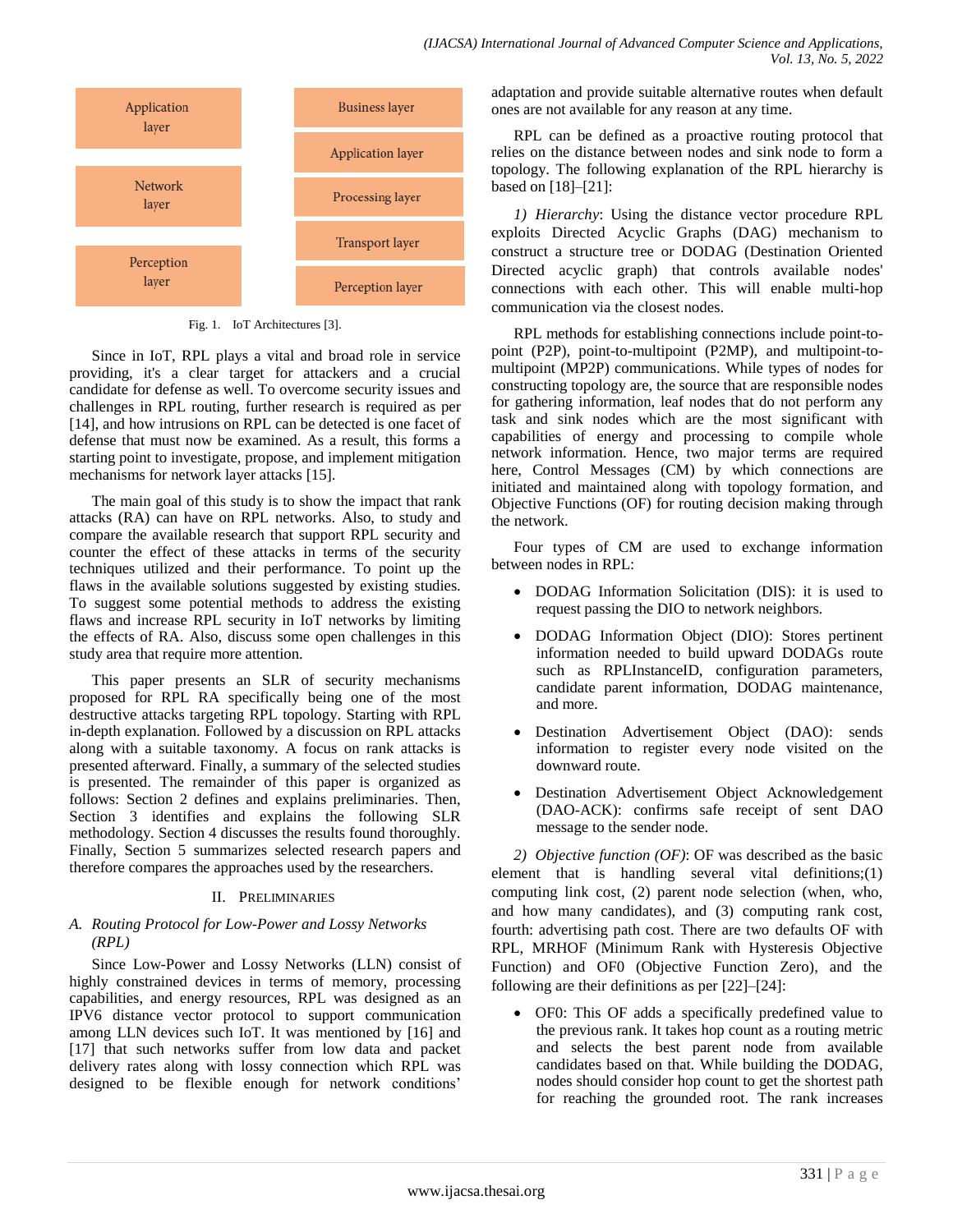while going down from root to candidate nodes. However, reliance on node metrics will cause poor link quality. Also, selecting the shortest path in terms of minimum hop count may lead to more retransmissions along with increased packet loss if the path was unreliable. Additionally, this same shortest path may cause more node failure which will definitely decrease network lifetime.

 MRHOF: This OF was designed to overcome the shortcoming of OF0 which depends on a single node metric to compute rank and choose the best parent node. It relies on the expected transmission count (ETX) as a dynamic link metric to stabilize the rank. Still, it chooses the lowest-cost path and avoids network churn overflow using two mechanisms. First, choose a lowrank path, and second hysteresis mechanism ensures changing rank to a lower one only if there exists a rank that is less than the current one. Literature has two main implementations of MRHOF, one that relies on ETX and the other relies on energy.

*3) Routing metrics*: Routing metrics are essential to evaluate path cost and then choose the lowest cost path. There are too many implementations in literature for OF, some take a single metric to calculate rank, while others consider more than one metric. As a matter of fact, metrics can be categorized based on their characteristics into node and link, dynamic and static, quality and quantity routing nodes [25]. Both routing metrics and constraints are used to form a criterion to choose the optimal path. Yet, the main difference between them is that constraint is used to restrict options such as avoiding unreliable links, while metrics define a certain level of reliability to include links that give the optimal path. As a result, both metrics and constraints are used and deployed as per RPL implementation requirements [26]. Moreover, dynamicity is a vital characteristic of metrics, since RPL operating environment is rapidly changing which results in instability of both node and link metrics [27].

The following list summarizes metrics of both link and nodes (refer to Fig. 2):

• Link metrics:

*a) RSSI and LQI*: main radio link estimators are the Received Signal Strength Indicator (RSSI) and the Link Quality Indicator (LQI). The former indicates the level of power received by an antenna that is a high level of RSSI means a stronger radio signal which indicates a closer destination. While the latter measures the quality of the link using a range of values between 0 to 7.

*b) ETX*: Expected Transmission Count indicates the reliability of the network and gives the required number of transmissions for receiving acknowledgment from the destination.

• Node metrics:

*a) Energy*: represents the energy consumed by nodes through network operations.

*b) Hop count*: it is a measure of path link that is used extensively in wireless networks and the main drawback is to get the shortest path with the lowest hop count regardless of link quality.

*c) End-to-end delay*: a vital metric for building route in RPL and it indicates the needed time to deliver packets to the sink from sender nodes.

## *B. RPL Attacks Classification*

RPL is vulnerable to various kinds of attacks and does not have a solid security measure that can prevent such attacks [28]. There are several taxonomies proposed for attacks targeting RPL in different studies, such as Almusaylim et al. [17] in which three main types of attacks were explained namely; against resources that consume nodes resources, topology in which try to cause damage in the construction process and traffic which aim at capturing as much traffic as possible. Also, Avila et al. [10] categorized attacks into passive and active attacks, where passive attacks aim to gather information after accessing the system and comprise confidentiality, and active ones sabotage the system by data alteration, disabling nodes, or giving access to unauthorized users. An interesting categorization was presented by Raoof et al. [29], in which attacks were classified based on their origin into RPL Specific and WSN inherited as Fig. 3 shows.



Fig. 2. Routing Metrics.

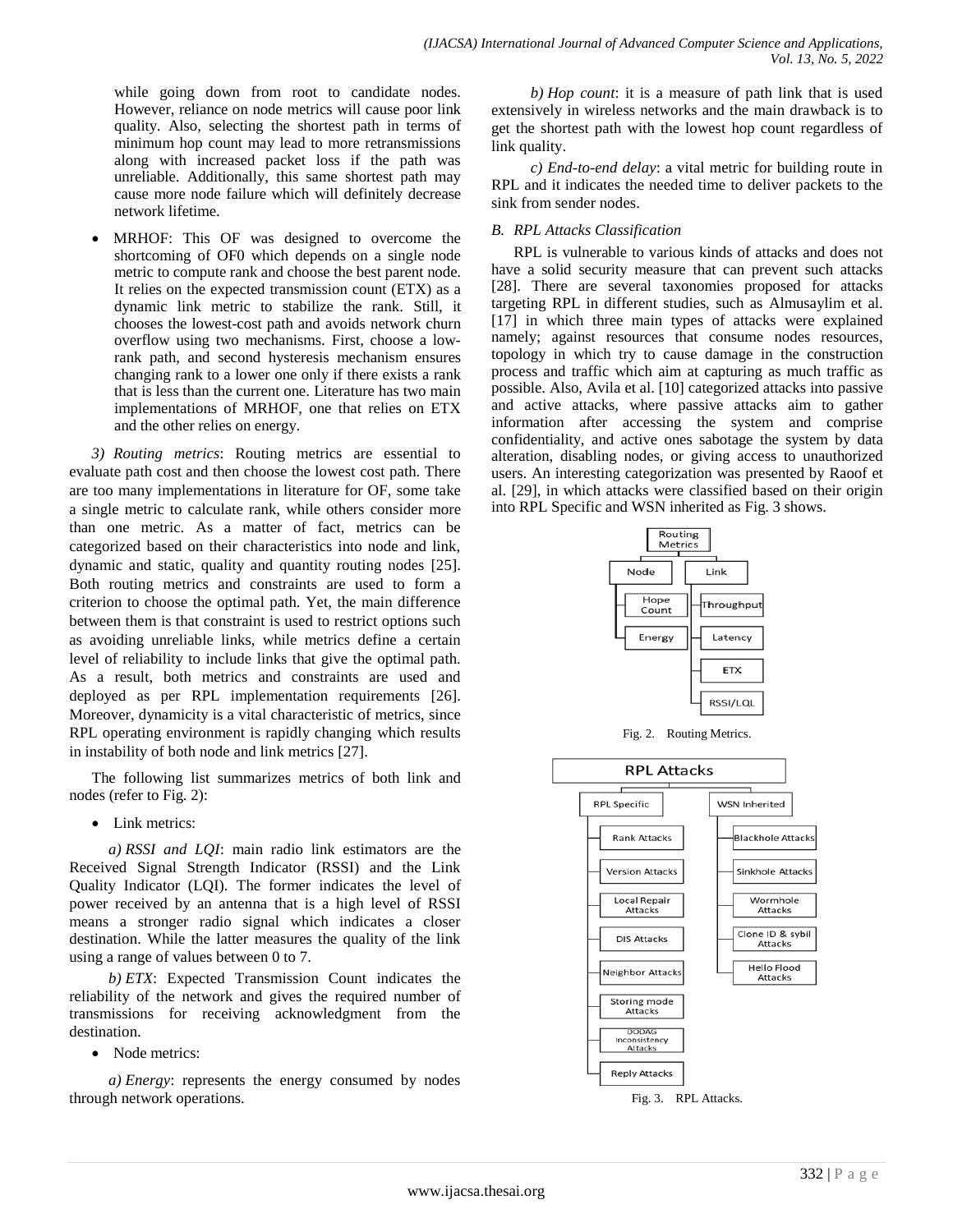## III. METHODOLOGY

This study employed the systematic literature review guidelines and standards proposed by Kitchenham [30]. This consists of a set of well-defined stages conducted in line with a predefined protocol. SLR consists of three phases: planning, conducting, and reporting the reviews according to Shaffril et al. [31]. These phases consist of the following processes: (1) identifying RQs; (2) developing a review protocol; (3) determining both exclusion and inclusion criteria; (4) selecting search strategy and study process; (5) quality assessment (QA); and (6) extracting and synthesizing data.

## *A. Identifying Research Questions (RQs)Text*

To achieve the main objectives of this study, primary studies should be assessed and reviewed thoroughly. As a result, the following research questions are proposed based on Population, Intervention, Comparison, Outcomes, and Context (PICOC) as per [30]:

- RQ1: What is the impact of the rank attack and to which extent do they damage the network?
- RQ2: What are the proposed approaches that monitor the network to handle attacks targeting RPL?
- RQ3: What are the technical performance metrics of the research in this field?
- RQ4: What are the advantages and disadvantages of each proposed approach?

## *B. Developing a Review Protocol*

A vital step that makes SLR different from traditional methods of reviewing the literature. Because it decreases study bias as discussed by Shaffril et al. [32]. The review protocol categorizes review background, search strategy, development of RQs, extraction of data, criteria for study selection, and data synthesis.

## *C. Search Strategy*

The search strategy started with choosing E-digital libraries and online databases as the following list shows, taking into consideration selecting only high-impact-factor publications:

- IEEE Explore
- ACM Digital Library
- Science Direct
- Scopus
- Wiley Online Library

Afterward, the search string is required to conduct an indepth search through selected E-digital libraries. The following steps were applied to define the used search string as per [30]:

- Define major keywords depending on identified research questions.
- Consider linguistic synonyms, alternatives, and interchangeable terms for each keyword.
- Use conjunction operators (AND, OR) when needed to produce the full search string.

As a result, keywords included for the search were "IoT" OR "Internet of Things" AND "RPL" OR "Routing Protocol for Low-Power and Lossy Networks" AND "rank attack detection" OR "mitigation". All available papers relating to specified keywords 2022 were collected from digital libraries.

Afterward, a manual search was applied to the results of the automatic search by filtering each paper's title, abstract and content. This is to ensure that the selected paper supports answering the defined QAs and Fig. 4 illustrates the overall search phases.

## *D. Inclusion and Exclusion Criteria*

Search results are filtered in terms of the following inclusion and exclusion criteria:

• Inclusion Criteria:

*a)* Written in English language.

*b)* The study's domain is RPL and responds to previously stated RQs.

- *c)* Published in journal or conference.
- *d)* Published date: 2017-2022.
- Exclusion Criteria:
	- *a)* Duplicates.
	- *b)* Unavailable full text.
	- *c)* Do not meet the inclusion criteria.

Afterward, a manual filtration process was conducted by reviewing the title, abstract, and conclusion to get papers that meet the set criteria of found papers. This eliminated the number of found papers from 1061 to 9 only, given that only papers published between 2017 to 2022 and studied RA in RPL only.

## *E. Applying Quality Assessment (QA)*

The related studies' quality was assessed using QA as recommended by Kitchenham [30]. All found studies were assessed concerning every single research question. QA criteria used for the assessment process were as follows:

- QA1: Is the topic addressed in the paper related to securing RPL?
- QA2: Is there any mechanism proposed to detect rank attack detection in RPL?
- QA3: Is there a sufficient explanation of the background in which the study was performed?
- QA4: Is there a clear declaration concerning methods used to validate the applied mechanism?

The reliability of articles and studies found was tested through the four QA criteria and has three categories low, medium, and high as by Shaffril et al. [31] and [32]. Each QA had a score of 2 points and each paper that meets the defined QA earns a score of 2, 1 is earned when the paper partially meets the QA criteria and 0 when it does not satisfy the QA criteria at all. Papers scored more than 5 are discussed in the next section and are categorized based on the technique used and Table II summarizes the findings sorted by year of publication.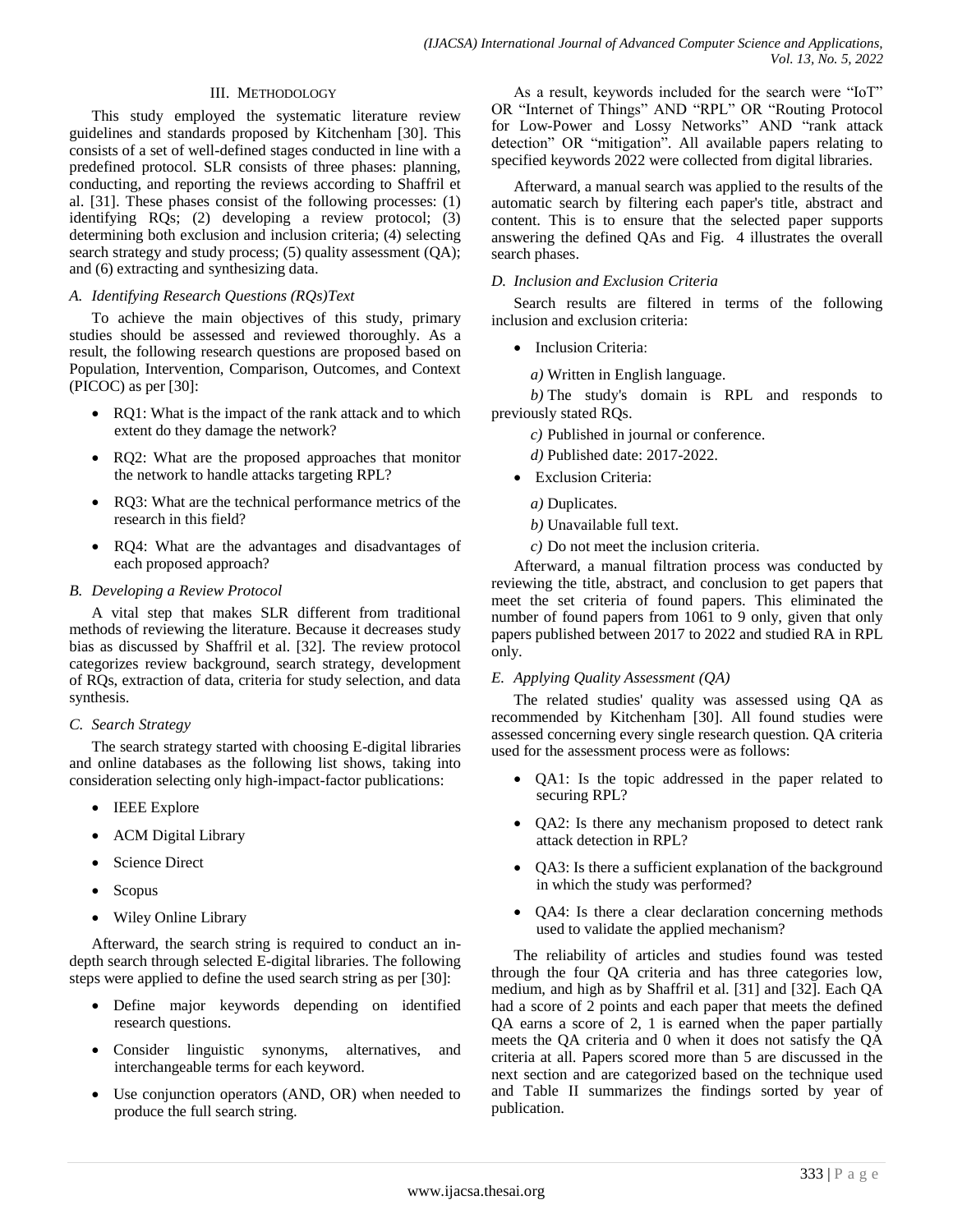

Fig. 4. Systematic Literature Review (SLR).

## *F. Data Extraction and Synthesis*

For accurate data extraction and synthesis, a form was developed to conduct this step. Details of each study related to the reference, year of publication, methodology, and comments were extracted. A tabular form was used to register this information about each study. Table I illustrates the details registered for each paper.

| TABLE L | <b>TABLE TYPE STYLES</b> |
|---------|--------------------------|
|         |                          |

| <b>Extracted Data</b> | <b>Description</b>             |
|-----------------------|--------------------------------|
| Study ID              | paper DOI                      |
| Year                  | <b>Publication Date</b>        |
| Type                  | Journal or conference          |
| Methodology           | e.g., trust, cryptography, IDS |
| Performance Measure   | e.g., $ACC$ , $PR$ , $RE$      |

## IV. RESULTS

This section discusses rank attacks against RPL and analyzes the application of detection and mitigation techniques towards it. The methods analyzed herein are ones that were proposed to secure RPL against RA. The goal is to present their performance in terms of the chosen performance metrics which will be discussed here as well.

## *A. Rank Attack (RA) (RQ1)*

This attack aims at attracting network traffic to a specified node. Ul Hassan et al. [34] defined RA as an attack that occurs when the malicious node sends information of a lower range, to be closer than others to the root. This scenario will have a consequence that makes malicious nodes able to capture as much traffic as possible. Hashemi and Aliee [35] mentioned that RA is considered the most destructive attack among other types, this is because it intentionally aims at downgrading the network performance by tampering with the rank. By which a rank is decreased to make the malicious node closer to the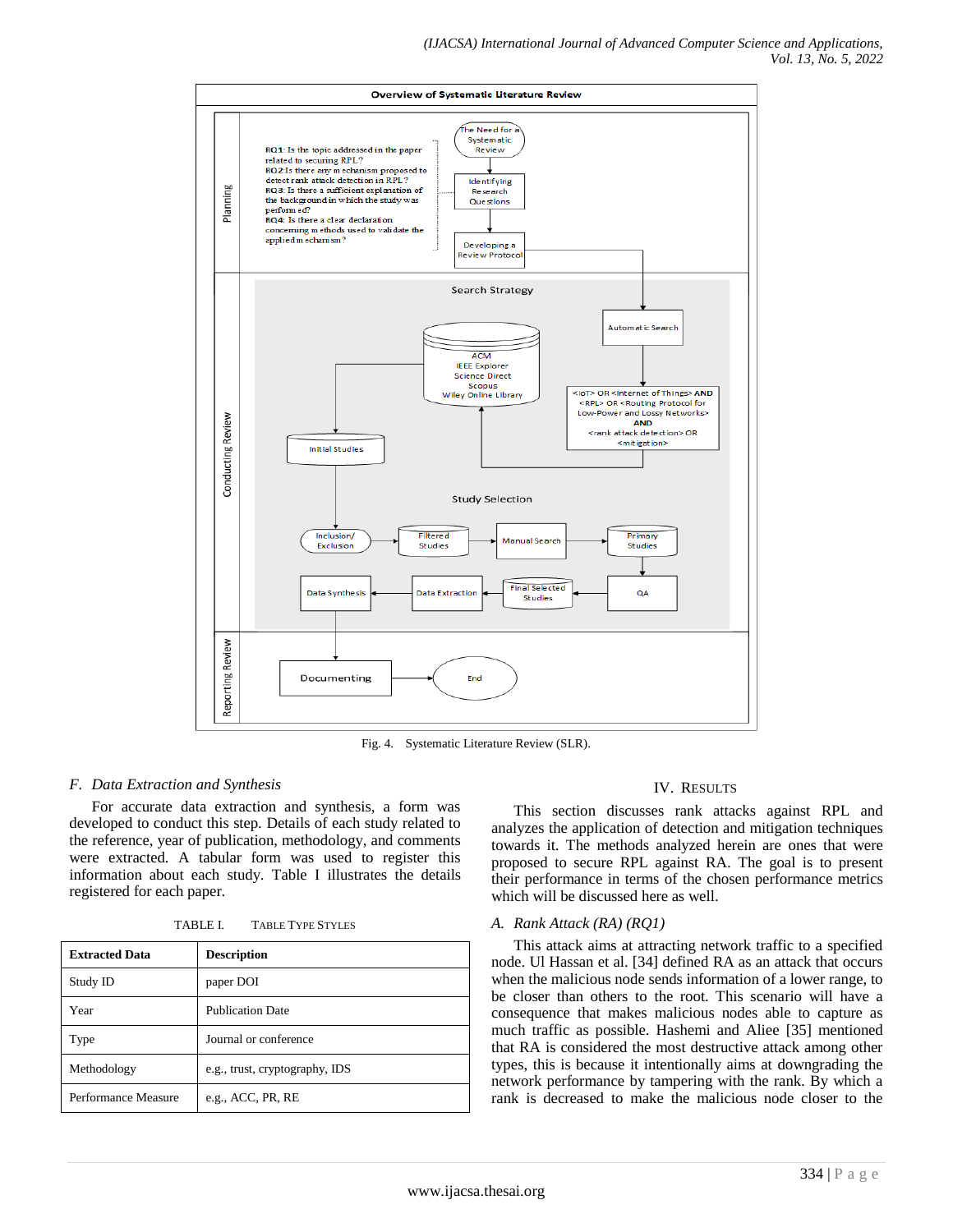chosen parent, so a massive amount of passing packets through it may be manipulated.

RA workflow starts when a malicious node sends a fake rank through an RPL control message or advertises a fake route across the root node to mislead close nodes to make them transmit packets through it [36]. In other words, RA exposes ranks of child nodes in the RPL network topology, then modifies the way of processing DIO messages by neighboring nodes. The worst part will occur when a malicious node with a fake rank is chosen as the preferred parent node while operating, which will result in creating more traffic for data packets to go through the malicious node as un-optimized routing occurs due to network topology OF is not completely achieved as discussed [37].

Mishra and Pandya [38] added another scenario for rank attacks by which an attacker node advertises a better routing metric to other neighboring nodes although it's fake, it misleads network flow to be passing through it. Besides, this may lead to significant increasing latency and decreasing throughput in the network. Fig. 5 illustrates an example of RA.

RA may affect the network and causes several issues as discussed by Nandhini and Mehtre [39]: first, form an unoptimized route. The second is unrecognized loop formation. Third, RPL network topology never uses the optimized route. Fourth, the decreased packet delivery ratio affects the delay increase. Fifth, network topology changes rapidly causing DIO messages number to increase. Some network restricted resource properties would be affected such as energy consumption, throughput, latency, and data rate.

As a result, RPL security forms a major concern that should be considered and further investigated, especially when RA is the topic. This is because routed data shouldn't be accessed by a third party or attacker.

## *B. RPL Rank Attack (RA) Countermeasures (RQ2)*

Many papers categorized countermeasures deployed to secure RPL against attacks, Raoof et al. [29] classified detection and mitigation mechanisms into Acknowledgment-<br>based which depends on sending and receiving based which depends on sending and receiving acknowledgment messages to prevent any suspicious alteration, and Trust-based depending on the node to monitor neighboring nodes by rating them and consider a ratio to accept, Location-based considering physical location of nodes and Statistical/Mathematical-based by which a mathematical calculation is considered to detect attacks.

Further classification is presented by Verma and Ranga [37] added to the above mentioned, Intrusion Detection Systems (IDS) that consists of signature-based IDS, anomalybased IDS, and specification-based IDS. It is defined by [40] as, a complete system that may be deployed either in a standalone computer system or a network. Its main role is to monitor activities and analyze them to specify any incident which targets security policies integrity, availability, or confidentiality and report it as unauthorized or malicious activity.

Muzammal et al. [41] also mentioned IDS as a significant method that is used to mitigate attacks of RPL in addition to all previously stated ones. Besides many alterations to OF by combining various previously explained link and nodes metrics with adopting additional methods such as fuzzy logic.

Moreover, Tasneem and Wahid [42] classified proposed defense methods for RPL into reactive approaches that include cryptography-based, trust-based, and threshold-based methods, and proactive approaches which consist of time-based and energy-based methods.

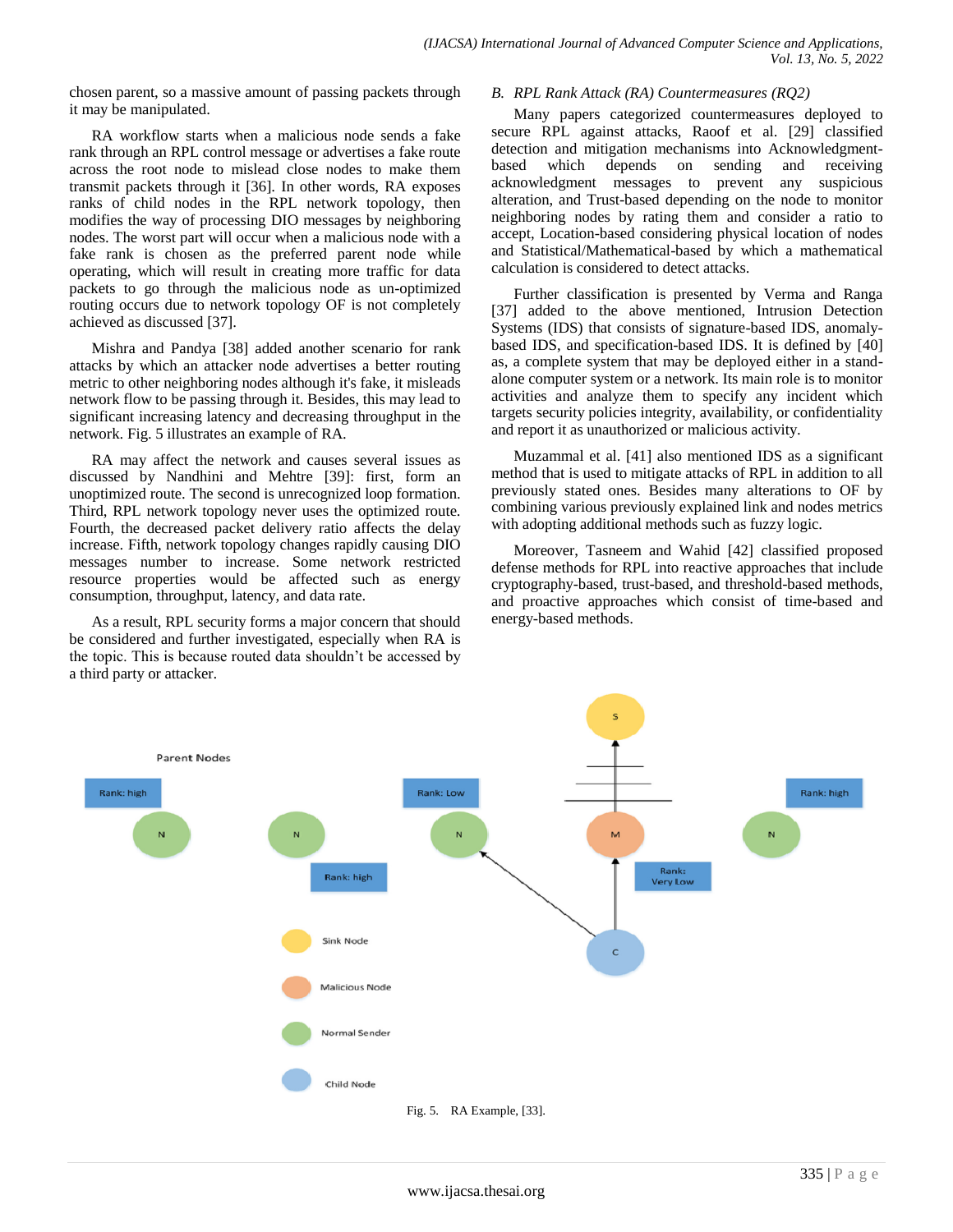Finally, countermeasures proposed for RPL against RA were classified by Almusaylim et al. [17] into modification techniques by which some alterations may be applied to a certain component of RPL such as DODAG, OF, or ranking policies and IDS.

## *C. Performance Metrics (RQ3)*

Various metrics were used for measuring the performance of the proposed methods. Yet, many studies like [7], [9], and [14] mentioned using node and link metrics discussed previously such as power consumption, ETX, and PDR. In addition, accuracy metrics including True Positive Rate (TPR), False Positive Rate (FPR), and Detection Rate (DR) were mentioned to be used as well, and below are their formulas as per [43]–[47]:

• Detection Rate (DR): Refers to the ability of the model to rank patterns, and its ability to select a threshold in the ranking used to classify patterns as normal if above the threshold and abnormal if below. It is calculated using Equation 1 below:

$$
DR = \frac{TPR}{TPR + FNR} * 100\%
$$
\n
$$
\tag{1}
$$

where  $All = TPR + TNR + FPR + FNR$ 

 TPR: Also called sensitivity and it measures the truly predicted positive and were correctly identified. It is calculated as in Equation 3:

$$
TPR = \frac{TPR}{TPR + FNR} * 100\%
$$
\n<sup>(2)</sup>

Where FNR is calculated as follows:

$$
FNR = \frac{TPR + TNR}{TPR + FPR} * 100\%
$$
\n<sup>(3)</sup>

• FPR: Refers to the probability of a False Alarm. That is, the percentage of actual abnormal flows predicted as normal flows and it is calculated as in Equation 4:

$$
FPR = \frac{FPR}{FPR + TNR} * 100\%
$$
\n<sup>(4)</sup>

Where TNR is calculated as follows:

$$
TNR = \frac{TNR}{FPR + TNR} * 100\% \tag{5}
$$

# *D. Summary of Shortlisted Studies (RQ4)*

This section discusses thoroughly found nine studies that proposed techniques to detect and mitigate RA targeting RPL and strictly meet the criteria defined in the SLR methodology section along with a summary presented in Table II.

A Secure RPL Routing Protocol (SRPL-RP) for rank and version number attacks was proposed by Almusaylim et al. [48] in which a timestamp is added to ensure the legitimacy of sending nodes. A monitoring table is included through the process of constructing DODAG which collects all information about existing nodes. A blacklist and alert tables were added to simplify the procedures of mitigating and isolating both types of studied attacks. Several conditions were added to control the current rank of nodes and parent nodes to maintain a safe network. Simulations were conducted using the Cooja simulator and results showed that the proposed SRPL-RP had a higher PDR and a lower control message value compared to methods previously proposed in literature along with 95% accuracy in all kinds of tested network topologies.

Shafique et al. [49] proposed a novel sink-based IDS (SBIDS) by which a timespan is added to the DAO message for ensuring its freshness. Then several detection steps are followed to detect any violence in rank, especially a rule that compares node current rank (NCR) to node parent rank NPR. Simulations were conducted using the Cooja simulator and performance metrics were percentage of accuracy, TP, TN, FP, FN, and confidence interval (CI) under mobility conditions. Results showed that SBIDS had 100% detection accuracy under normal circumstances, yet it decreased with the number of nodes with mobility increased.

TABLE II. FINAL SELECTED PAPERS FOR SECURING RPL AGAINST RA

|                                             | <b>Paper Information</b> |            |                                                                                        |                                                                                                    |  |
|---------------------------------------------|--------------------------|------------|----------------------------------------------------------------------------------------|----------------------------------------------------------------------------------------------------|--|
| Ref                                         | Year                     | Type       | Methodology                                                                            | Performance<br><b>Measure</b>                                                                      |  |
| Almusaylim<br>et al. [48]                   | 2020                     | Journal    | SRPL-RP based on<br>rank strategy                                                      | PDR, Acc                                                                                           |  |
| Shafique et<br>al. [49]                     | 2018                     | Journal    | Sink-based IDS<br>(SBIDS)                                                              | Acc, TPR,<br>TNR, FPR,<br>FNR, and<br>confidence<br>interval (CI)                                  |  |
| <b>Boudouaia</b><br>et al. [50]             | 2021                     | Journal    | Rank property +<br>DIO messages with<br>2 rank thresholds                              | DR, average<br>network hops,<br>and global<br>energy<br>consumption.                               |  |
| Nair and BJ<br>$[51]$                       | 2021                     | Conference | SCF and Dijkstra's<br>algorithm                                                        | Throughput and<br><b>PDR</b>                                                                       |  |
| Karmakar.<br>Sengupta<br>and Bit $[52]$     | 2021                     | Conference | <b>DODAG</b><br>modification with<br>adding<br>Authentication<br>Code (HMAC-<br>LOCHA) | DR. FPR. FNR.<br>and energy<br>consumption                                                         |  |
| Zarzoor<br>[53]                             | 2021                     | Journal    | Layering<br>mechanism                                                                  | Latency, energy<br>consumption,<br>and DR                                                          |  |
| Stephen and<br>Arockiam<br>$[54]$           | 2018                     | Conference | Node energy based<br>E2V architecture<br>with IDS                                      | Network<br>convergence<br>delay, energy<br>consumption,<br>and attacker<br>identification<br>delay |  |
| Seth et al.<br>[55]                         | 2020                     | Conference | Round trip time<br>(RTT) based<br>detection and<br>isolation<br>mechanism              | Acc                                                                                                |  |
| Althubaity,<br>Gong, and<br>Raymond<br>[56] | 2020                     | Conference | Specification-based<br><b>IDS (FORCE)</b>                                              | DR and<br>overheads<br>incurred on the<br>nodes'<br>resources                                      |  |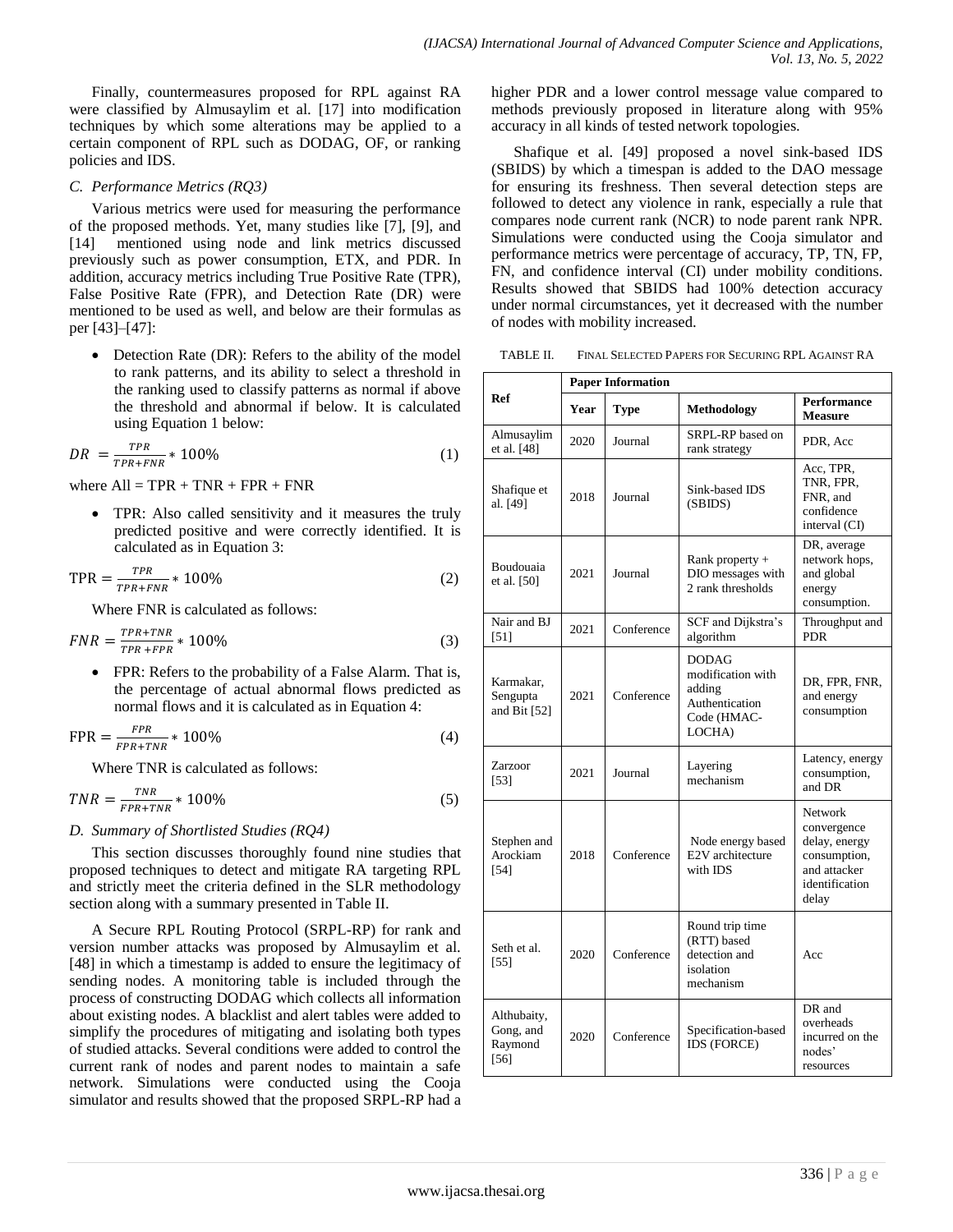Boudouaia et al. [50] proposed a security scheme that uses a rank property to choose a preferred parent in RPL topology, so any malicious behavior in terms of rank may be detected. Afterward, when the DIO message arrives two values will be calculated to indicate the minimum rank threshold and maximum rank threshold depending on the neighboring rank. As a result, nodes that do not match threshold criteria are blacklisted and the selection process will be held upon legitimate nodes only. Experiments were done using the cooja simulator, 4 scenarios, and performance evaluations were conducted in terms of successful detection rate, the average network hops, and the global energy consumption.

Another solution was proposed by Nair and BJ [51] in which both spatial correlation function (SCF) and Dijkstra's algorithm were applied to select the preferred parent nodes using proactive routing in terms of throughput and energy as selection parameters. For experiments, the NS-2 simulator was used, and performance evaluation was based on throughput and PDR.

An interesting study by Karmakar, Sengupta, and Bit [52] combined several methods to secure RPL against RA. First, the algorithm forming DODAG was modified to be able to detect RA during building and maintaining the topology. Second, two modules were added, distributed at all nodes, and centralized at the sink node. Third, the DAO control message was modified to lower overhead levels and a lightweight Message Authentication Code (HMAC-LOCHA) was used to verify exchanged message's integrity and authenticity. Cooja simulator was used to conduct experiments and multiple test case scenarios were applied. detection accuracy, false positive/negative rate, and energy consumption.

Zarzoor [53] proposed a security mechanism that relies on the layering principle. It consists of three main phases: first, nodes are categorized into layers. Second, calculate the trust value for the path. Third, detect and mitigate the RA. For implementation Cooja simulator was used and performance evaluation was conducted based on latency, nodes' energy consumption, and accuracy of malicious node detection.

A further three-phase mechanism called E2V was proposed by Stephen and Arockiam [54] which starts with rank calculation, substantiation, and elimination. Where the malicious node is detected at the substantiation phase by the defined IDS. Then, in the elimination phase, malicious nodes will be eliminated by either local repair or global repair. The Cooja simulator is used for implementation purposes and evaluation in terms of network parameters such as network convergence delay, energy consumption, and attacker identification delay.

Seth et al. [55] used round trip time (RTT) to detect verify and isolate malicious nodes from the network in RPL. Cooja simulator was used for implementation and performance was evaluated in terms of accuracy where the proposed scheme was found to be better than previous ones.

Althubaity, Gong, and Raymond [56] proposed a fully distributed specification-based IDS (FORCE). The type of node forms a significant issue for FORCE, yet it was designed so that every single node can analyze and receive control messages and in case of any attack detection an alert will be generated directly. Evaluation metrics used were detection rates and overheads incurred on the nodes' resources and experiments were conducted using the Cooja simulator.

## V. DISCUSSION

The main goal of this part is to understand the obstacles and current research for detecting RA in RPL routing protocols, as well as several flaws that require more research. RPL routing protocols provide for more efficient use of smart devices, resources, and data routing. Because of the characteristics that distinguish this network from others, developing secure routing algorithms for IoT networks is a difficult task. Secure routing techniques for IoT devices have received a lot of attention in recent years. However, they all rely on traditional cryptographic operations, which deplete device resources and have a significant impact on the performance of limited IoT devices. They are vulnerable to a wide range of security threats. The absence of infrastructure, inconsistent links, resource limits, poor physical security, and changing topology of PRLs make them vulnerable to attacks and difficult to defend against.

## *A. Limitations*

Based on reviewed studies it was found that current security features of RPL may be defined but not actually used either in real applications or in research as they are marked as optional features. This puts security as a significant concern of RPL especially since it's being deployed and used widely in IoT environments which are witnessing massive growth globally.

As RPL is vulnerable to several attacks, RA is one of the major attacks that were found to compromise RPL, yet a lower amount of research conducted to specifically target it. Also, these studies had several shortcomings which should be addressed to overcome their consequences.

As a result, it was found from this review: that first, most studies considered either selection or mitigation, but only a few of them investigated both schemes. Second, mainly one type of network topology was selected to test and measure the performance of the proposed scheme. Third, most research studies tend to evaluate their proposed schemes by taking small IoT Networks (<100 nodes) which are considered impractical because the impact of network size on both attacks and security mechanisms remains unknown. Fourth, many schemes encountered an increased number of control messages for acknowledgment purposes which may cause both complexities and increased overhead and are considered inefficient.

# *B. Comparison*

Based on provided review and summery in Table II, it can be concluded that most chosen metrics for performance evaluation were DR and energy consumption as in [50], [52], [53] and [56]. As DR indicated to which extent the proposed mechanism was able to detect threats and energy consumption represented a measure of keeping devices resources available. IDS was chosen as a detection solution in three papers [49], [54] and [56], while the rest choose to modify the main protocol policies and add certain solutions to improve its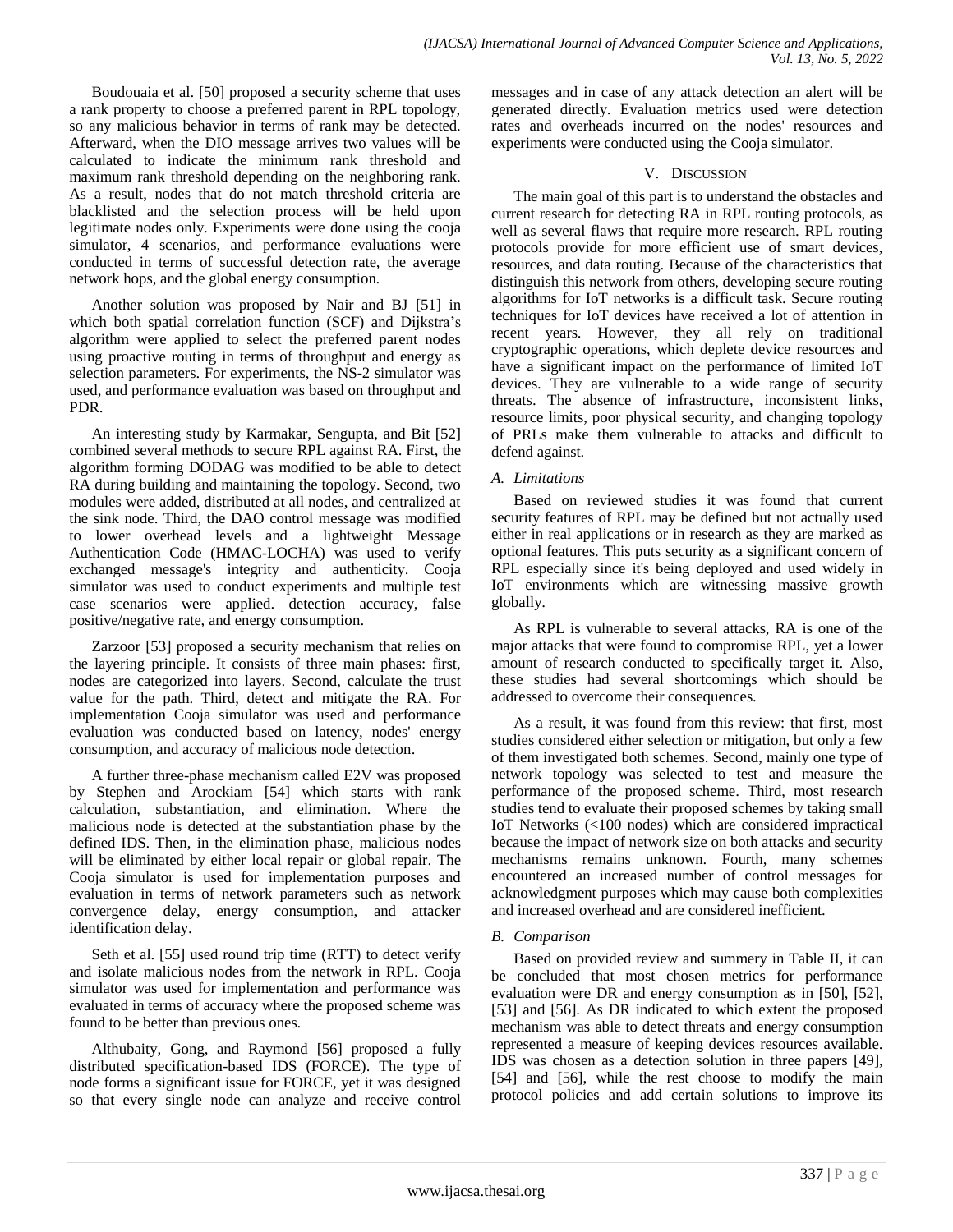security measures. None of found studies tented to combine IDS with protocol policy improvements. Also, none of them included integration with other recently hot fields such as fuzzy logic as a solution.

Studies discussed securing RPL against RA were 5 conference papers to 4 journal papers within period 2017 to 2022, which means this kind of attacks require more powerful solutions are to be proposed in order to provide efficient solution.

Finally, experiments of all founded papers showed that the Cooja simulator usage is dominant in RPL studies where all of them implemented proposed solutions using it.

### VI. CONCLUSION

This paper studied applied methods for RA detection in RPL thoroughly to address limitations in this field. An SLR was conducted to determine the required studies to be conducted for improving security measures deployed in this regard. Definitions of required terms starting from IoT, RPL architecture, and security attacks, to detection and mitigation techniques, are presented to help researchers have a brief explanation of them. Also, a summary of recent studies is presented. It was found that many of the currently applied mechanisms in literature have weak points, cryptographicbased methods may provide security, but it definitely consumes nodes' restricted resources. While trust-based may solve the resource restrictions, it may cause other issues regarding network performance such as latency. IDS, it's considered the most effective solution among all proposed ones, but it requires collaboration, and many aspects in this regard should be taken into consideration such as placement. Finally, a hybrid IDS is highly recommended as a solution for securing RPL as it is used by IoT and keeping it safe will definitely be reflected in the overall IoT environment.

### VII.FUTURE WORK

Future research aims at extending this review to examine and build better detection and mitigation measures for RPL. This will primarily be addressing RPL rank vulnerabilities.

#### ACKNOWLEDGMENT

This research was supported by the Ministry of Higher Education (MoHE) of Malaysia through The Fundamental Research Grant Scheme (FRGS/1/2020/ICT07/UUM/01/1).

#### REFERENCES

- [1] A. Abrar, A. S. B. C. M. Arif, and K. B. M. Zaini, "Producer Mobility Support in Information-Centric Networks: Research Background and Open Issues," Int. J. Commun. Networks Distrib. Syst., vol. 28, no. 1, p. 1, 2022, doi: 10.1504/ijcnds.2022.10044469.
- [2] J. Asharf, N. Moustafa, H. Khurshid, E. Debie, W. Haider, and A. Wahab, "A review of intrusion detection systems using machine and deep learning in internet of things: Challenges, solutions and future directions," Electron., vol. 9, no. 7, 2020, doi: 10.3390/electronics9071177.
- [3] P. Sethi and S. R. Sarangi, "Internet Of Things: Architecture, Issues and Applications," Int. J. Eng. Res. Appl., vol. 07, no. 06, pp. 85-88, 2017, doi: 10.9790/9622-0706048588.
- [4] R. Mondal and T. Zulfi, "Internet of Things and Wireless Sensor Network for Smart Cities," Int. J. Comput. Sci. Issues, vol. 14, no. 5, pp. 50–55, 2017, doi: 10.20943/01201705.5055.
- [5] H. Babbar and S. Rani, "Software-defined networking framework securing internet of things," in Integration of WSN and IoT for Smart Cities, Springer, 2020, pp. 1–14.
- [6] D. B.D. and F. Al-Turjman, "A hybrid secure routing and monitoring mechanism in IoT-based wireless sensor networks," Ad Hoc Networks, vol. 97, p. 102022, Feb. 2020, doi: 10.1016/j.adhoc.2019.102022.
- [7] M. Zaminkar and R. Fotohi, "SoS-RPL: Securing Internet of Things Against Sinkhole Attack Using RPL Protocol-Based Node Rating and Ranking Mechanism," Wirel. Pers. Commun., vol. 114, no. 2, pp. 1287-1312, Sep. 2020, doi: 10.1007/s11277-020-07421-z.
- [8] M. Pishdar, Y. Seifi, M. Nasiri, and M. Bag-Mohammadi, "PCC-RPL: An efficient trust-based security extension for RPL," Inf. Secur. J. A Glob. Perspect., vol. 31, no. 2, pp. 168–178, Mar. 2022, doi: 10.1080/19393555.2021.1887413.
- [9] S. Y. Hashemi and F. Shams Aliee, "Fuzzy, Dynamic and Trust Based Routing Protocol for IoT," J. Netw. Syst. Manag., vol. 28, no. 4, pp. 1248–1278, Oct. 2020, doi: 10.1007/s10922-020-09535-y.
- [10] K. Avila, D. Jabba, and J. Gomez, "Security Aspects for Rpl-Based Protocols: A Systematic Review in IoT," Appl. Sci., vol. 10, no. 18, p. 6472, 2020, doi: 10.3390/app10186472.
- [11] G. Soni and R. Sudhakar, "A L-IDS against Dropping Attack to Secure and Improve RPL Performance in WSN Aided IoT," in 2020 7th International Conference on Signal Processing and Integrated Networks (SPIN), Feb. 2020, pp. 377–383, doi: 10.1109/SPIN48934.2020.9071118.
- [12] T. Park, N. Abuzainab, and W. Saad, "Learning How to Communicate in the Internet of Things: Finite Resources and Heterogeneity," IEEE Access, vol. 4, pp. 7063–7073, 2016, doi: 10.1109/ACCESS.2016.2615643.
- [13] D. Midi, A. Rullo, A. Mudgerikar, and E. Bertino, "Kalis A System for Knowledge-Driven Adaptable Intrusion Detection for the Internet of Things," in 2017 IEEE 37th International Conference on Distributed Computing Systems (ICDCS), Jun. 2017, pp. 656–666, doi: 10.1109/ICDCS.2017.104.
- [14] N. Djedjig, D. Tandjaoui, F. Medjek, and I. Romdhani, "Trust-aware and cooperative routing protocol for IoT security," J. Inf. Secur. Appl., vol. 52, p. 102467, Jun. 2020, doi: 10.1016/j.jisa.2020.102467.
- [15] E. Fernandes, A. Rahmati, K. Eykholt, and A. Prakash, "Internet of Things Security Research: A Rehash of Old Ideas or New Intellectual Challenges?," IEEE Secur. Priv., vol. 15, no. 4, pp. 79–84, 2017, doi: 10.1109/MSP.2017.3151346.
- [16] D. B. Gothawal and S. V. Nagaraj, "Intrusion Detection for Enhancing RPL Security," Procedia Comput. Sci., vol. 165, pp. 565–572, 2019, doi: 10.1016/j.procs.2020.01.051.
- [17] Z. A. Almusaylim, A. Alhumam, and N. Z. Jhanjhi, "Proposing a Secure RPL based Internet of Things Routing Protocol: A Review," Ad Hoc Networks, vol. 101, p. 102096, Apr. 2020, doi: 10.1016/j.adhoc.2020.102096.
- [18] A. Arena, P. Perazzo, C. Vallati, G. Dini, and G. Anastasi, "Evaluating and improving the scalability of RPL security in the Internet of Things, Comput. Commun., vol. 151, pp. 119–132, Feb. 2020, doi: 10.1016/j.comcom.2019.12.062.
- [19] M. A. Boudouaia, A. Ali-Pacha, A. Abouaissa, and P. Lorenz, "Security Against Rank Attack in RPL Protocol," IEEE Netw., vol. 34, no. 4, pp. 133–139, Jul. 2020, doi: 10.1109/MNET.011.1900651.
- [20] A. M. Pasikhani, J. A. Clark, P. Gope, and A. Alshahrani, "Intrusion Detection Systems in RPL-Based 6LoWPAN: A Systematic Literature Review," IEEE Sens. J., vol. 21, no. 11, pp. 12940-12968, 2021, doi: 10.1109/JSEN.2021.3068240.
- [21] A. K. Rana and S. Sharma, "Contiki Cooja Security Solution (CCSS) with IPv6 Routing Protocol for Low-Power and Lossy Networks (RPL) in Internet of Things Applications," 2021, pp. 251-259.
- [22] H. Lamaazi and N. Benamar, "A comprehensive survey on enhancements and limitations of the RPL protocol: A focus on the objective function,‖ Ad Hoc Networks, vol. 96, p. 102001, Jan. 2020, doi: 10.1016/j.adhoc.2019.102001.
- [23] A. Paul and A. S. Pillai, "A Review on RPL Objective Function Improvements for IoT Applications," ACCESS 2021 - Proc. 2021 2nd